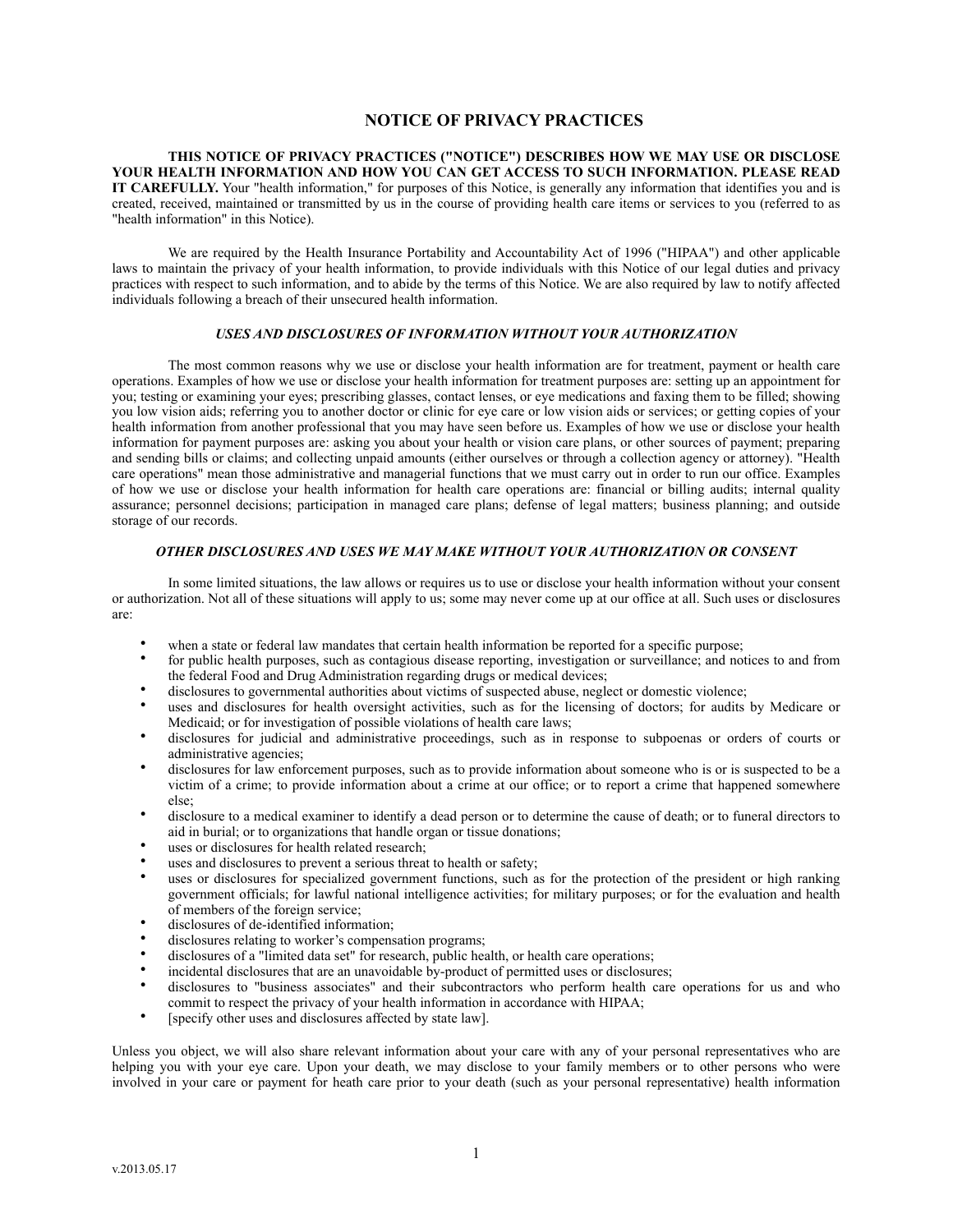relevant to their involvement in your care unless doing so is inconsistent with your preferences as expressed to us prior to your death.

# *SPECIFIC USES AND DISCLOSURES OF INFORMATION REQUIRING YOUR AUTHORIZATION*

The following are some specific uses and disclosures we may not make of your health information **without** your authorization:

**Marketing activities.** We must obtain your authorization prior to using or disclosing any of your health information for marketing purposes unless such marketing communications take the form of face-to-face communications we may make with individuals or promotional gifts of nominal value that we may provide. If such marketing involves financial payment to us from a third party your authorization must also include consent to such payment.

Sale of health information. We do not currently sell or plan to sell your health information and we must seek your authorization prior to doing so.

**Psychotherapy notes.** Although we do not create or maintain psychotherapy notes on our patients, we are required to notify you that we generally must obtain your authorization prior to using or disclosing any such notes.

### *YOUR RIGHTS TO PROVIDE AN AUTHORIZATION FOR OTHER USES AND DISCLOSURES*

- Other uses and disclosures of your health information that are not described in this Notice will be made only with your written authorization.
- You may give us written authorization permitting us to use your health information or to disclose it to anyone for any purpose.
- We will obtain your written authorization for uses and disclosures of your health information that are not identified in this Notice or are not otherwise permitted by applicable law.
- We must agree to your request to restrict disclosure of your health information to a health plan if the disclosure is for the purpose of carrying out payment or health care operations and is not otherwise required by law and such information pertains solely to a health care item or service for which you have paid in full (or for which another person other than the health plan has paid in full on your behalf).

Any authorization you provide to us regarding the use and disclosure of your health information may be revoked by you in writing at any time. After you revoke your authorization, we will no longer use or disclose your health information for the reasons described in the authorization. However, we are generally unable to retract any disclosures that we may have already made with your authorization. We may also be required to disclose health information as necessary for purposes of payment for services received by you prior to the date you revoked your authorization.

#### *YOUR INDIVIDUAL RIGHTS*

You have many rights concerning the confidentiality of your health information. You have the right:

- **To request restrictions on the health information we may use and disclose for treatment, payment and health**  care operations. We are not required to agree to these requests. To request restrictions, please send a written request to us at the address below.
- **To receive confidential communications of health information about you in any manner other than described in our authorization request form**. You must make such requests in writing to the address below. However, we reserve the right to determine if we will be able to continue your treatment under such restrictive authorizations.
- **To inspect or copy your health information.** You must make such requests in writing to the address below. If you request a copy of your health information we may charge you a fee for the cost of copying, mailing or other supplies. In certain circumstances we may deny your request to inspect or copy your health information, subject to applicable law.
- **To amend health information.** If you feel that health information we have about you is incorrect or incomplete, you may ask us to amend the information. To request an amendment, you must write to us at the address below. You must also give us a reason to support your request. We may deny your request to amend your health information if it is not in writing or does not provide a reason to support your request. We may also deny your request if the health information: